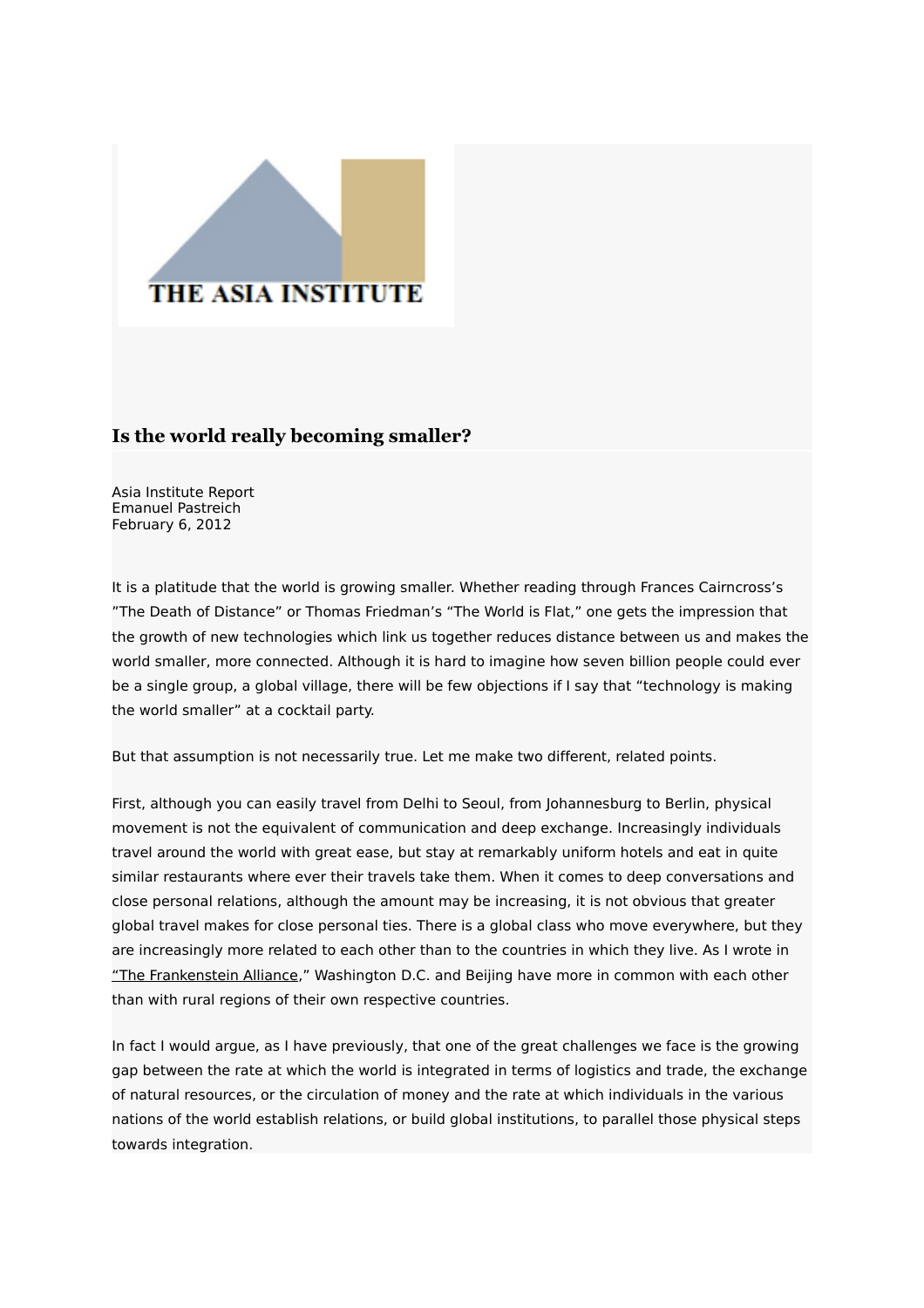If we look at East Asia one hundred years ago, we see that travel was difficult and such conveniences as phones did not exist. Yet the depth of intellectual exchange between certain scholars and policy makers was quite impressive, perhaps one might even say "deeper" than just about any discussion going on today. There is clearly a loss.

The other serious issue is whether the growth of computer power is pulling us together, or fragmenting us further, reducing the distance between us, or creating even greater distance between us. The jury is still out, and I would suggest that perhaps both phenomena are taking place simultaneously.

Let me put it another way: the distance between Washington D.C. in terms of travel time has been reduced, and SKYPE has made it irrelevant. At the same time the actual distance between one office in the Pentagon and another office has so increased, in a bureaucratic sense, as to be measured in light years. We find individuals in such global organizations to be linked together through enormous mazes of supercomputers that create distance and complexity. Such supercomputers, if we can imagine them as organisms, have no incentive to simplify the situation and every reason to want to make it more complex, more convoluted. Bureaucracy is in a sense traditionally a product of technology. The technology surrounding the storage and transfer of the written word. Today, however, supercomputers, that dark mass out there that impacts every aspect of our daily life but is almost beyond our awareness, have created their own "hyper-bureaucracy" that complicates just about everything, slowing down the process by which decisions for most things are made and speeding up just certain tasks that are required for a computer's global agenda.

We could also say that the essential problem is an excess of information. That the supply of information generated by computers, rather than simply tasks, can make them more difficult. There is some validity in that argument. The most inspired and trenchant author, Neil Postman, wrote at length about the problem of information in his most thoughtful book Technopoly: The Surrender of Culture to Technology (Vintage Books, 1993). Postman suggests that we are entering an age in which technology itself dominates all levels of discourse, and even the manner in which men try to think, creating enormous blindness, and great risk. Although I think that Postman ultimately overstates the case, he has grasped something essential.

## Postman writes,

"The relationship between information and the mechanisms for its control is fairly simple to describe: Technology increases the available supply of information. As the supply is increased, control mechanisms are strained. Additional control mechanisms are needed to cope with the new information. When additional control mechanisms are themselves technical, they in turn further increase the supply of information. When the supply of information is no longer controllable, a general breakdown in psychic tranquility and social purpose occurs. Without defenses, people have no way of finding meaning in their experiences, lose their capacity to remember, and have difficulty imagining reasonable futures."